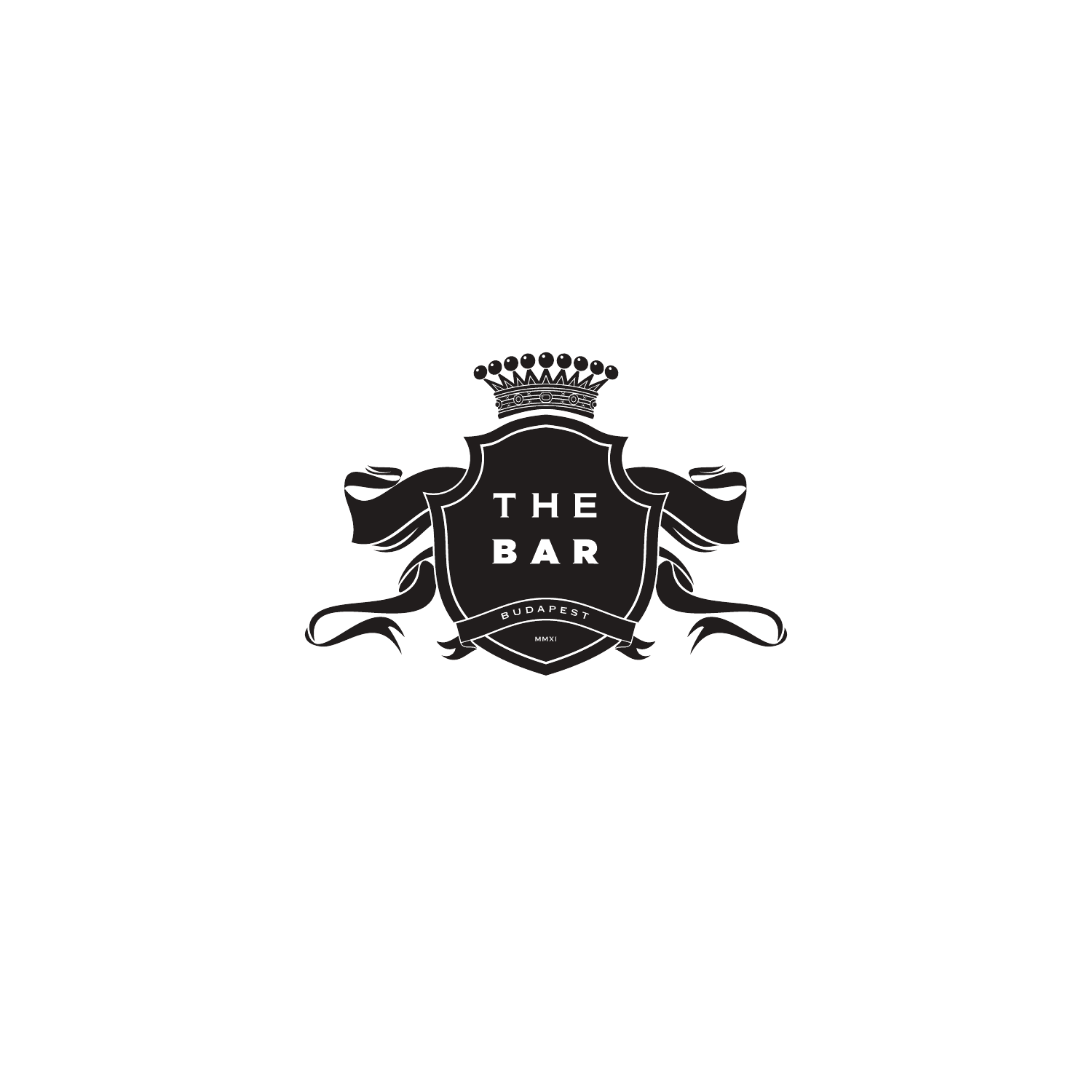#### COCKTAILS - APERITIFS

 $TTTTT$ 

| Campari, Martini Bianco, Citrom / Lemon, Szóda / Soda Water                                                         | 2400 |
|---------------------------------------------------------------------------------------------------------------------|------|
| Smirnoff Black, Pisang Ambon Likör / Liquer, Gyömbérsör / Ginger Ale, Almalé / Apple Juice, Lime, Uborka / Cucumber | 1900 |
| Smirnoff Black, Alma Likör / Apple Liqueur, Lime                                                                    | 1900 |
| Noilly Prat, Cseresznye likőr / Cherry Brandy, Ánizs / Anis, Angostura                                              | 1900 |
| Smirnoff Black, Cointreau, Lime, Áfonyalé / Cranberry Juice                                                         | 1900 |
| Smirnoff Black, Noilly Prat, Olíva Bogyó / Olives                                                                   | 2100 |
| English Gin, Rose's Lime Juice                                                                                      | 1900 |
| English Gin or Smirnoff Black vodka, Noilly Prat, Olíva Bogyó / Olives                                              | 2100 |
| Pimm's No1, Pezsgő / Champagne, Menta / Mint Leaves                                                                 | 1900 |
| Bourbon Whiskey, Vermouth, Angostura Bitters, Koktélcseresznye / Cherry                                             | 1900 |
| Campari, Vermouth, English Gin, Angostura Bitters, Szóda / Soda Water, Narancs / Orange                             | 2100 |
| Rum, Lime, Cukor / Sugar                                                                                            | 1900 |
| Bourbon Whiskey, Cukor / Sugar, Angostura Bitters, Citrom / Lemon                                                   | 1900 |

# THE **BAR**

Nyitva: H-Szo: 19:00-03:00 Open: Mon-Sat: 19:00-03:00

H-1061, Budapest Anker köz 3.  $Tel: +36302545704$ 

AZ ÁRAK A FELSZOLGÁLÁSI DÍJAT ÉS AZ ÁFÁT TARTALMAZZÁK **SERVICE CHARGE + VAT INCLUDED** 

> **A Z Á R A K F O R I N T BA N É RT E N D Ő K** ALL PRICES ARE IN HUNGARIAN FORINT

> > **t h eb a rb u d a p e s t . c o m**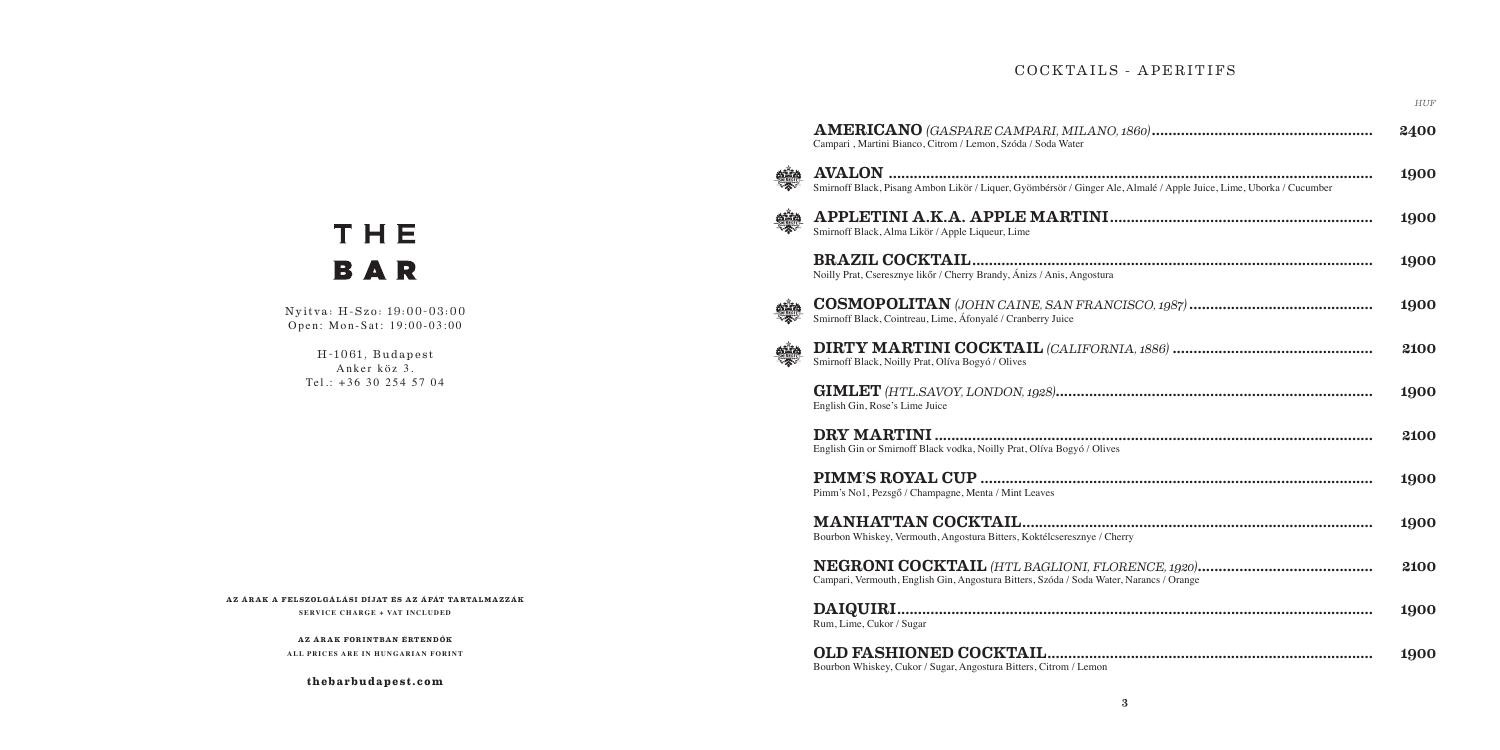# COCKTAILS - APERITIFS

|   |                                                                                                         | <b>HUF</b> |
|---|---------------------------------------------------------------------------------------------------------|------------|
|   | Grey Goose or Ciroc or Belvedere or Russian Standard Imperial, Noilly Prat, Olíva Bogyó / Olive or Lime | 2800       |
| 鱳 | Smirnoff, Lychee Püré / Lychee Pure, Cukor / Sugar, Citrom / Lemon                                      | 1900       |
|   | Smirnoff, Passion Fruit Püré / Passion Fruit Pure, Cukor / Sugar, Citrom / Lemon                        | 1900       |
|   | Aperol, Prosecco, Szóda / Soda Water, Narancs / Orange                                                  | 1900       |

# COCKTAILS - DIGESTIFS

|                                                                                      | HUF  |
|--------------------------------------------------------------------------------------|------|
| Brandy, Csokoládé Líkör / Chocolate Liquer, Tejszín / Fresh Cream                    | 1900 |
| Smirnoff Black, Áfonyalé / Cranberry Juice, Lime, Chili Paprika / Fresh Chili Pepper | 2100 |
| Bourbon, Amaretto                                                                    | 1900 |
| Smirnoff Black, Amaretto                                                             | 1900 |
| Smirnoff Black, Kahlua, Tejszín / Fresh Cream                                        | 1900 |
| Smirnoff, Kahlua, Cukor / Sugar, Espresso                                            | 1900 |
| Rum, Uborka / Cucumber, Cukor / Sugar, Menta / Mint Leaves, Lime                     | 2100 |
|                                                                                      | 2100 |

Rum, Csokoládé Likör / Chocolate Liquer, Banán Szirup / Banana Syrup, Lime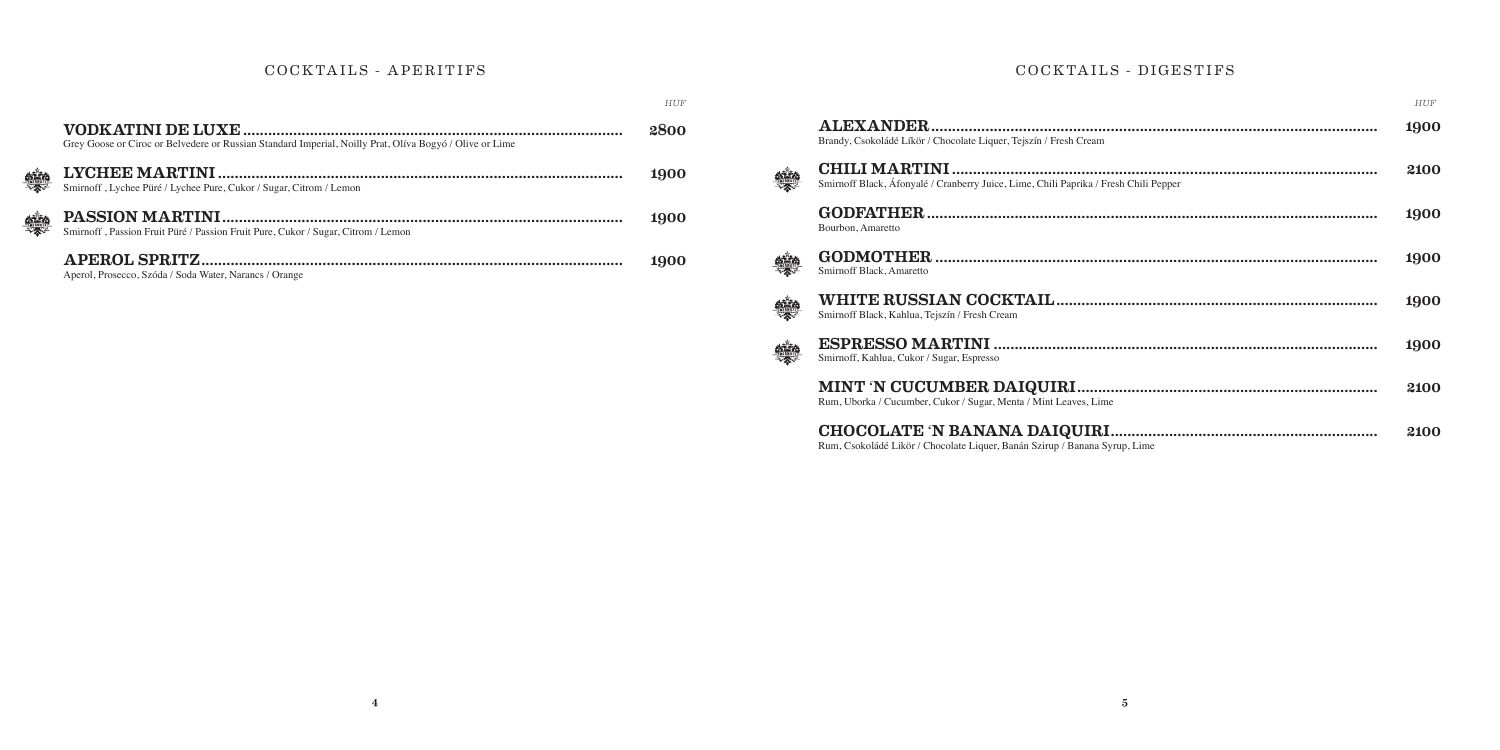# COCKTAILS - FAMOUS & CLASSIC

|                                                                                                     | <b>HUF</b> |
|-----------------------------------------------------------------------------------------------------|------------|
| Bailey's, Cognac, Kahlua, Szerecsendió / Nutmeg                                                     | 1600       |
|                                                                                                     |            |
| Cognac, Cointreau, Rum, Citrom / Lemon                                                              | 1900       |
| Őszibarack Likör / Peach Liqueur, Bailey's, Grenadine Syrup                                         | 1600       |
| English Gin, Cukor / Sugar, Citrom / Lemon, Szóda / Soda Water                                      | 1900       |
| Gin, Sweet Vermouth, Absinthe, Menta / Mint Leaves, Olíva Bogyó / Olive                             | 2100       |
| Rum, Gin, Smirnoff Black, Tequila, Lime, Citrom / Lemon, Coca Cola                                  | 2900       |
| Gin, Sárgabarack Likör / Apricot Brandy, Narancslé / Orange Juice                                   | 1900       |
| Grappa, Cseresznye Likör / Cherry Brandy, Citrom / Lemon, Narancslé / Orange Juice, Grenadine Syrup | 2100       |
| Sambuca, Galliano, Grenadine Syrup, Brandy, Rum, Kahlua, Blue Curacao, Cointreau, Fahéj / Cinnamon  | 3500       |
| Cointreau, Cognac, Citrom / Lemon                                                                   | 2100       |
| English Gin, Cseresznye Likör / Cherry Brandy, Lime, Szóda / Soda Water                             | 1900       |
| English Gin, Citrom / Lemon, Szóda / Soda Water                                                     | 1900       |
| Gin. Cointreau. Citrom / Lemon                                                                      | 1900       |

# COCKTAILS - FAMOUS & CLASSIC

|                                                                                                    | <b>HUF</b> |
|----------------------------------------------------------------------------------------------------|------------|
| Smirnoff, Kahlua, Tejszín / Fresh Cream                                                            | 1900       |
| Bourbon Whiskey, Citrom / Lemon, Koktélcseresznye / Cherry                                         | 2100       |
| Gin, Cognac, Grenadine Szirup, Narancslé / Orange Juice, Citrom / Lemon                            | 1900       |
| Smirnoff, Barna Cukor / Brown Sugar, Lime                                                          | 1600       |
| Jagermeister, Abshinthe Black                                                                      | 1600       |
| Smirnoff, Cukor / Sugar, Bodza Szirup / Elder Syrup, Bazsalikom / Basil                            | 1900       |
| Smirnoff, Lime, Gyömbérsör / Ginger Ale                                                            | 2100       |
| Jack Daniels, Cointreau, Citrom / Lemon, Sprite                                                    | 2400       |
| Chambord, Tejszín / Fresh Cream                                                                    | 1900       |
| COCKTAILS - CORPSE REVIVERS                                                                        |            |
|                                                                                                    | <b>HUF</b> |
| Worchester, Tabasco, Paprika / Pepper, Citrom / Lemon, Smirnoff Black, Paradicsomlé / Tomato Juice | 1900       |
|                                                                                                    | 1900       |

Angostura Bitters, Gin, Water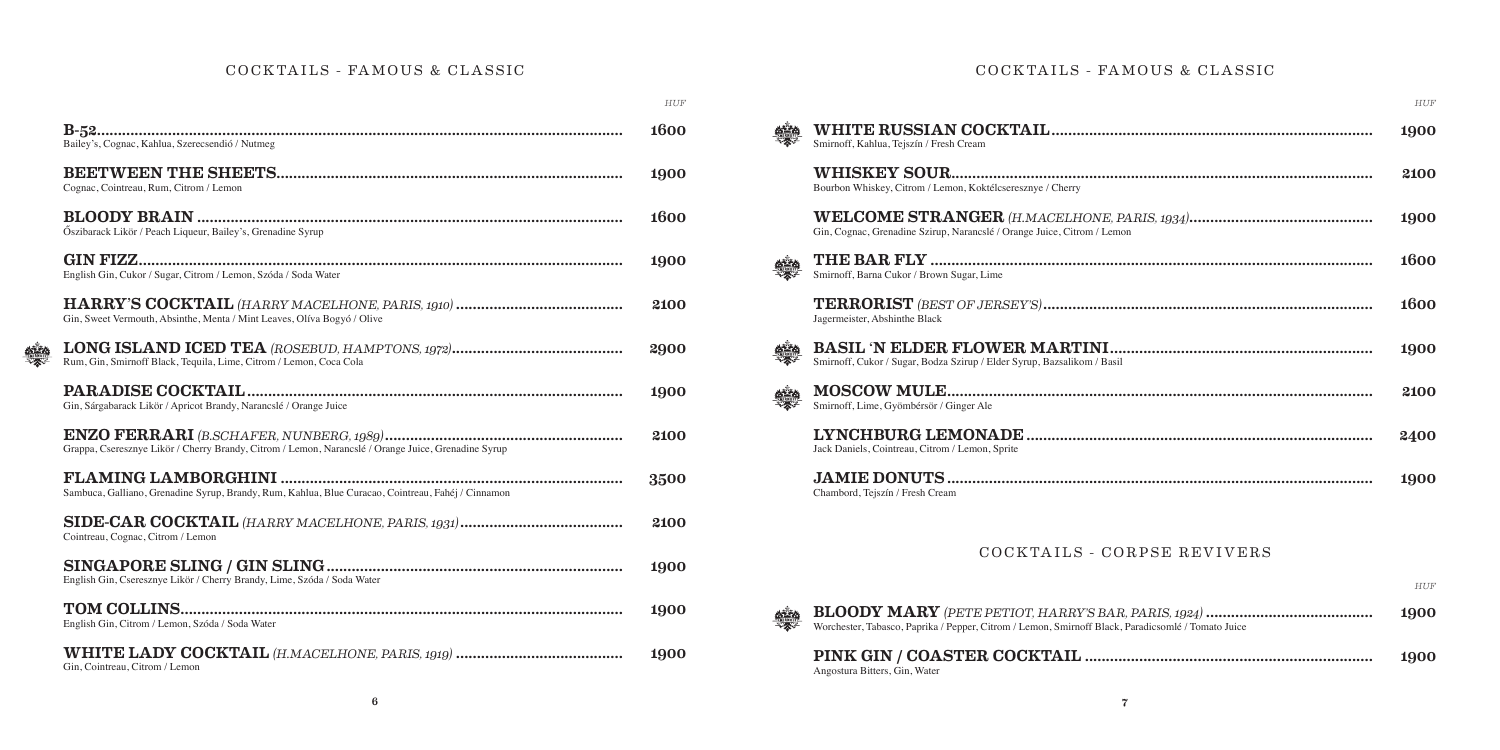# CHAMPAGNE COCKTAILS

|                                                                                                           | <b>HUF</b> |
|-----------------------------------------------------------------------------------------------------------|------------|
| Cognac, Őszibarack Likör / Peach Liqueur, Öszibarack Püré / Pear Pure, Citrom / Lemon, Pezsgő / Champagne | 2600       |
| Cognac, Cukor / Sugar, Angostura Bittres, Citrom / Lemon, Pezsgő / Champagne                              | 2100       |
| Cognac, Dry Vermouth, Cukor / Sugar, Pezsgő / Champagne                                                   | 2100       |
| Gin, Citrom / Lemon, Cukor / Sugar, Pezsgő / Champagne, Pernod Absinthe                                   | 2600       |
| Cognac, Grenadine Szirup, Citrom / Lemon, Pezsgő / Champagne                                              | 2200       |
| Rum, Lime, Barna Cukor / Brown Sugar, Menta / Mint Leaves, Pezsgő / Champagne                             | 2100       |
| Cognac, Cointreau, Narancslé / Orange Juice, Pezsgő / Champagne                                           | 2200       |
| Eper püré / Strawberry Pure, Pezsgő / Champagne                                                           | 2100       |
| Chambord, Pezsgő / Champagne                                                                              | 2100       |
| Mangó Püré / Mango Pure, Pezsgő / Champagne                                                               | 2100       |
|                                                                                                           | 2100       |

Körte Püré / Pear Pure, Pezsgő / Champagne

# POOLSIDE COCKTAIL & DRINKS

|                                                                                                                      | <b>HUF</b> |
|----------------------------------------------------------------------------------------------------------------------|------------|
| Cachaca, Lime, Cukor / Sugar                                                                                         | 1900       |
| Smirnoff Black, Cukor / Sugar, Lime                                                                                  | 1900       |
| Rum Brown, Ananászlé / Pineapple Juice, Kókusz szirup / Coconut Syrup, Tejszín / Fresh Cream                         | 1900       |
| Smirnoff Vodka, Rum, Blue Curacao, Ananászlé / Pineapple Juice, Kókusz szirup / Coconut Syrup, Tejszín / Fresh Cream | 2100       |
| Rum Golden, Calvados, Lime, Narancslé / Orange Juice                                                                 | 2100       |
| Rum, Rum Golden, Lime, Sárgabarack Likör / Apricot Brandy, Coca Cola                                                 | 2100       |
| Rum, Lime, Cukor / Sugar                                                                                             | 1900       |
| Rum, Eper Püré / Strawberry Pure or Banán Püré / Banana Pure, Lime, Cukor / Sugar                                    | 2100       |
| Maraschino, Rum, Lime, Grapefruitlé / Grapefruit Juice                                                               | 2100       |
| Rum, Vermouth Rosso, Noilly Prat, Citrom / Lemon, Cointreau, Grenadine Syrup                                         | 2200       |
| Rum, Kókusz Szirup / Coconut Syrup, Lime, Chili Paprika / Chili Pepper                                               | 2100       |
| Havana Club Anejo 7anos, Chambord, Málna Püré / Raspberry Pure, Menta / Mint Leaves, Lime                            | 2500       |
| Rum, Görögdinnye Szirup / Watermelon Syrup, Menta / Mint Leaves                                                      | 2100       |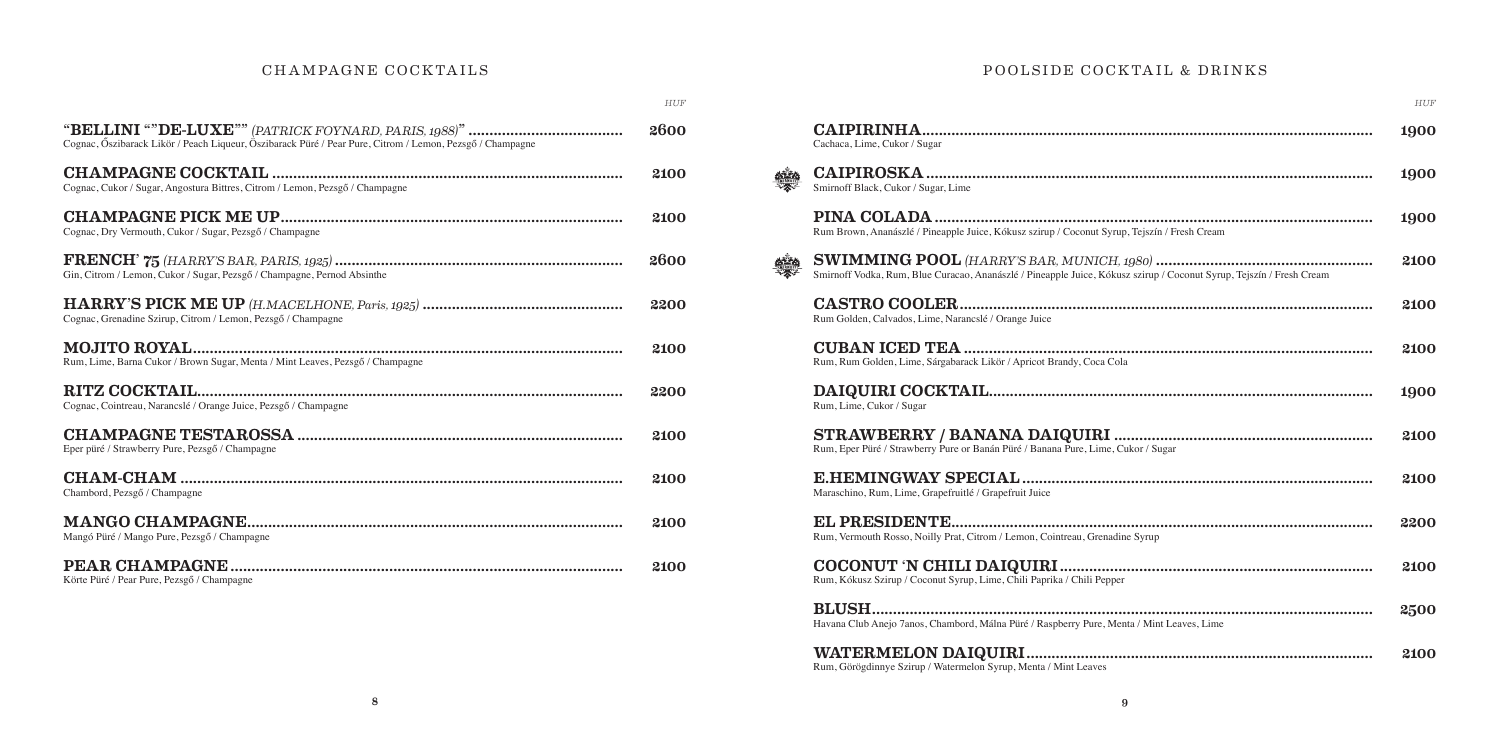# POOLSIDE COCKTAIL & DRINKS

|                                                                                                                         | <b>HUF</b> |
|-------------------------------------------------------------------------------------------------------------------------|------------|
| Southern Comfort, Lime, Menta / Mint Leaves, Passion Fruit Szirup / Passion Fruit Syrup, Kinley Gyömbér / Kinley Ginger | 2100       |
| Rum, Tequila Silver, Smirnoff, Eper Püré / Strawberry Pure, Lime, Burn                                                  | 2100       |
| Cseresznye Likör / Cherry Brandy, Lime, Menta / Mint Leaves, Cukor / Sugar, Szóda / Soda Water                          | 1900       |
| Rum, Lime, Cukor / Sugar, Menta / Mint Leaves, Szóda / Soda Water, Gyömbér / Ginger, Citromfű / Melissa                 | 1900       |
| Smirnoff, Blue Curacao, Citrom / Lemon, Passion Fruit Szirup / Passion Fruit Syrup                                      | 2400       |
| Rum, Őszibarack Likör / Peach Liquer, Grenadine Syrup, Lime, Ananászlé / Pineapple Juice                                | 2400       |

# TROPICAL COCKTAILS & DRINKS

|                                                                                                      | HUF  |
|------------------------------------------------------------------------------------------------------|------|
| Tequila Reposado, Cointreau, Lime, Só / Salt                                                         | 1900 |
| Rum, Grenadine Syrup, Ananászlé / Pineapple Juice                                                    | 1900 |
| Rum, Lime, Menta / Mint Leaves, Cukor / Sugar, Szóda / Soda Water                                    | 1900 |
| Lime, Cukor / Sugar, Ananászlé / Pineapple Juice, Rum, Rum Brown, Angostura Bitters                  | 2100 |
| Tequila, Grenadine Syrup, Lemon, Narancslé / Orange Juice                                            | 1900 |
| Tequila, Lime, Galliano                                                                              | 1900 |
| Rum, Rum Brown, Cseresznye Likör / Cherry Brandy, Grenadine Syrup, Lime, Narancs / Orange            | 2900 |
| Rum Brown, Sárgabarack Likör / Apricot Brandy, Mandula Szirup / Almond Syrup, Lime, Narancs / Orange | 2900 |
|                                                                                                      | 2100 |

Tequila Silver, Triple Sec, Lime, Gyümölcs / Fruits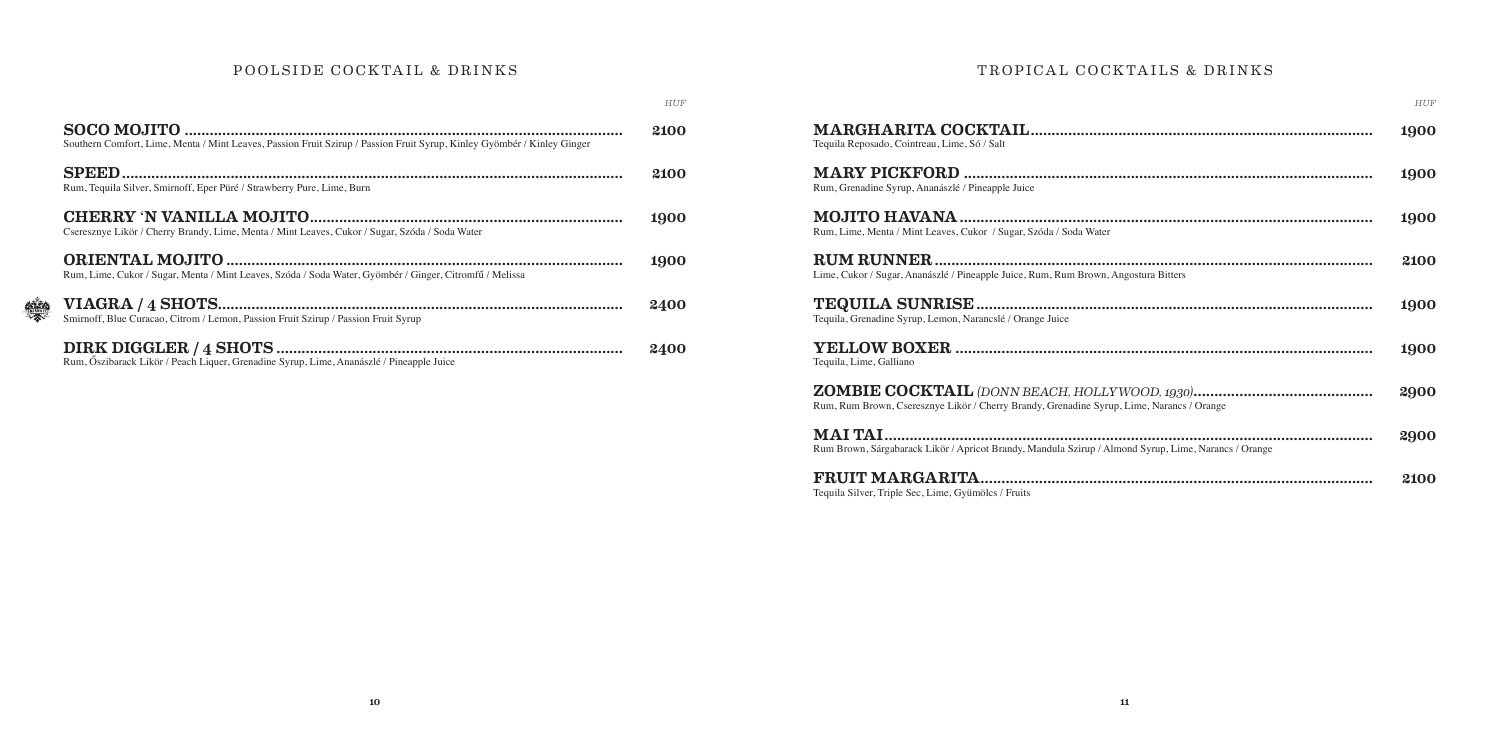# NON-ALCOHOLIC FRUIT DRINKS

|                                                                                   | <b>HUF</b>  |
|-----------------------------------------------------------------------------------|-------------|
| Cukor / Sugar, Angostura Bitters, Lime, Szóda / Soda Water                        | <b>1400</b> |
| Lime, Cukor / Sugar, Angostura Bitters, Kinley Gyömbér / Kinley Ginger            | <b>1400</b> |
| Ananászlé / Pineapple Juice, Kókusz szirup / Coconut Syrup, Tejszín / Fresh Cream | 1400        |
| Áfonyalé / Cranberry Juice, Lime                                                  | <b>1400</b> |

# **CHAMPAGNE**

| <b>HUF</b> |
|------------|
| 60000      |
| 4400       |
| 1000       |
| 22000      |
| 3000       |
| 90000      |
| 24000      |
|            |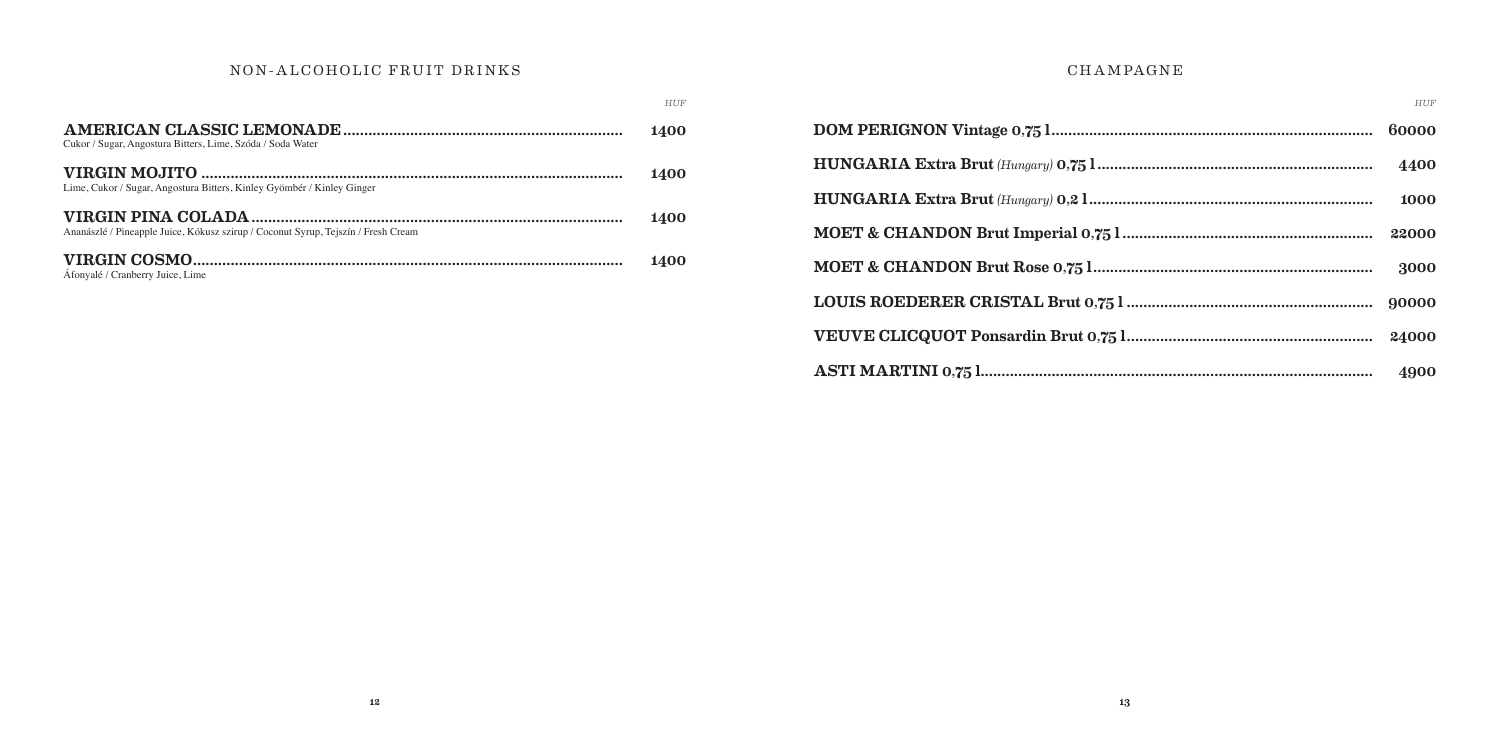# MALT WHISKY (4CL)

|                                                                                                                                                                                                                                                                                                                                                                                           | <b>HUF</b> |
|-------------------------------------------------------------------------------------------------------------------------------------------------------------------------------------------------------------------------------------------------------------------------------------------------------------------------------------------------------------------------------------------|------------|
|                                                                                                                                                                                                                                                                                                                                                                                           | 2800       |
|                                                                                                                                                                                                                                                                                                                                                                                           | 2100       |
|                                                                                                                                                                                                                                                                                                                                                                                           | 2100       |
| $\textbf{LAGAVULIN} \textit{Islay, 16 years} \textit{} \textit{} \textit{} \textit{} \textit{} \textit{} \textit{} \textit{} \textit{} \textit{} \textit{} \textit{} \textit{} \textit{} \textit{} \textit{} \textit{} \textit{} \textit{} \textit{} \textit{} \textit{} \textit{} \textit{} \textit{} \textit{} \textit{} \textit{} \textit{} \textit{} \textit{} \textit{} \textit{} \$ | 3200       |
|                                                                                                                                                                                                                                                                                                                                                                                           | 2800       |
|                                                                                                                                                                                                                                                                                                                                                                                           | 2800       |
|                                                                                                                                                                                                                                                                                                                                                                                           | 2800       |
|                                                                                                                                                                                                                                                                                                                                                                                           | 3000       |
|                                                                                                                                                                                                                                                                                                                                                                                           | 2800       |
|                                                                                                                                                                                                                                                                                                                                                                                           | 2400       |
|                                                                                                                                                                                                                                                                                                                                                                                           | 3000       |
| ${\bf SCAPA}~\it High lands, 14~years~mm$                                                                                                                                                                                                                                                                                                                                                 | 2400       |
|                                                                                                                                                                                                                                                                                                                                                                                           | 2400       |

# BLENDED SCOTCH WHISKY (4CL)

|                                                                                                                                                                                                                                                                                                                                                                                                                                                        | <b>HIJF</b> |
|--------------------------------------------------------------------------------------------------------------------------------------------------------------------------------------------------------------------------------------------------------------------------------------------------------------------------------------------------------------------------------------------------------------------------------------------------------|-------------|
|                                                                                                                                                                                                                                                                                                                                                                                                                                                        | 1100        |
| $\textbf{CHIVAS}\ \textbf{REGAL}\ \textit{12 years}.\ \textcolor{red}{\textbf{597}25} \textcolor{red}{\textbf{59}35} \textcolor{red}{\textbf{59}35} \textcolor{red}{\textbf{59}35} \textcolor{red}{\textbf{59}35} \textcolor{red}{\textbf{59}35} \textcolor{red}{\textbf{59}35} \textcolor{red}{\textbf{59}35} \textcolor{red}{\textbf{59}35} \textcolor{red}{\textbf{59}35} \textcolor{red}{\textbf{59}35} \textcolor{red}{\textbf{59}35} \textcolor$ | 1400        |
|                                                                                                                                                                                                                                                                                                                                                                                                                                                        | 1400        |
|                                                                                                                                                                                                                                                                                                                                                                                                                                                        | 1900        |
|                                                                                                                                                                                                                                                                                                                                                                                                                                                        | 1400        |
|                                                                                                                                                                                                                                                                                                                                                                                                                                                        | 1100        |
|                                                                                                                                                                                                                                                                                                                                                                                                                                                        | 1400        |
|                                                                                                                                                                                                                                                                                                                                                                                                                                                        | 1600        |
|                                                                                                                                                                                                                                                                                                                                                                                                                                                        | 2800        |
|                                                                                                                                                                                                                                                                                                                                                                                                                                                        | 5900        |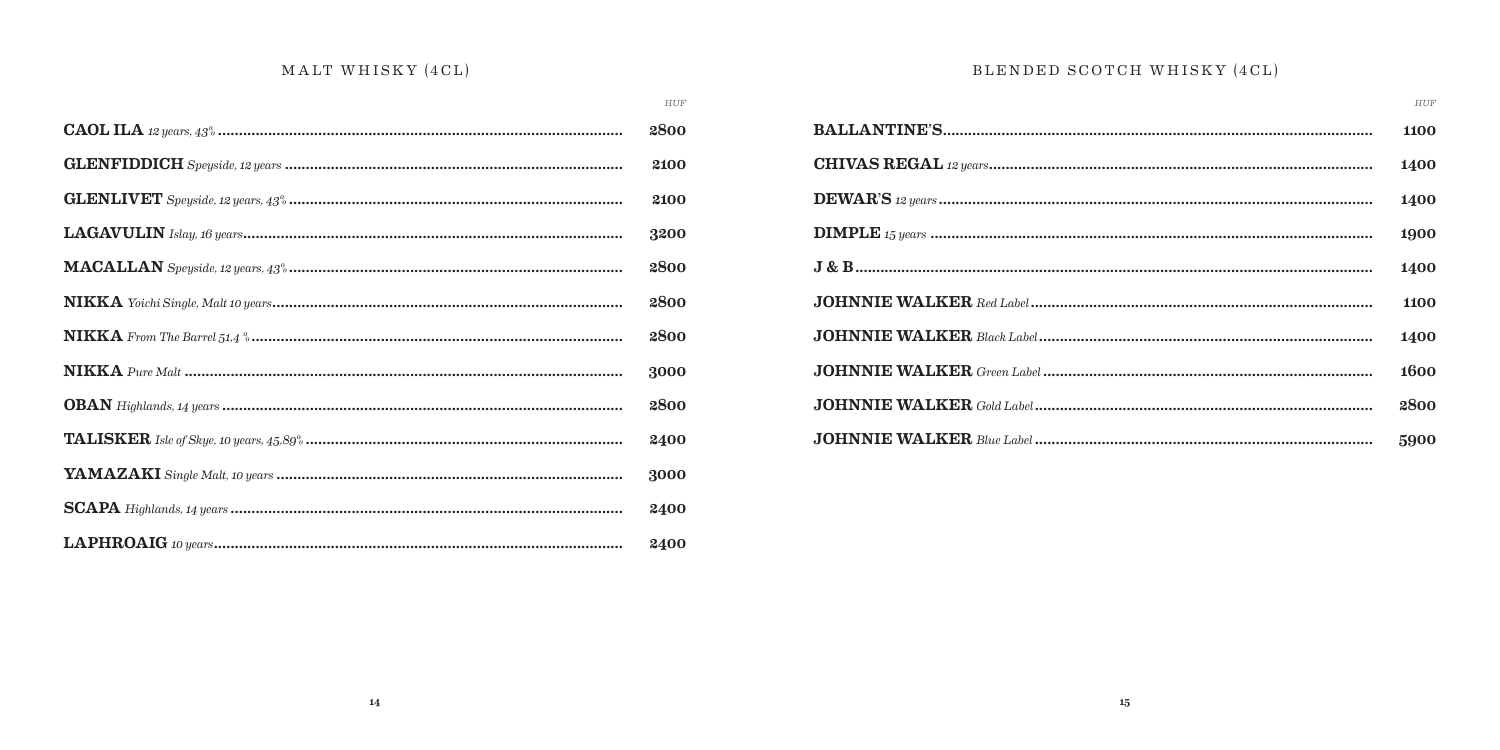# AMERICAN WHISKEY & CANADIAN WHISKEY (4CL)

| <b>HUF</b> |
|------------|
| 1100       |
| 1100       |
| 1100       |
| 1400       |
| 1400       |
| 1100       |
| 1100       |
| 1400       |
| 1400       |

# IRISH WHISKY & GIN (4CL)

|                                                                                          | <b>HUF</b> |
|------------------------------------------------------------------------------------------|------------|
|                                                                                          | 1100       |
|                                                                                          | 1400       |
|                                                                                          | 1100       |
|                                                                                          | 1400       |
|                                                                                          | 1900       |
|                                                                                          | 1600       |
|                                                                                          | 1100       |
|                                                                                          | 1100       |
|                                                                                          | 1100       |
| ${\bf G'VINE}$<br>${ \bf F } { {\it I} or a is on~37.5}$ ${ \bf W } { \bf W } { \bf W }$ | 1600       |
|                                                                                          | 1600       |
|                                                                                          | 2100       |
|                                                                                          | 1600       |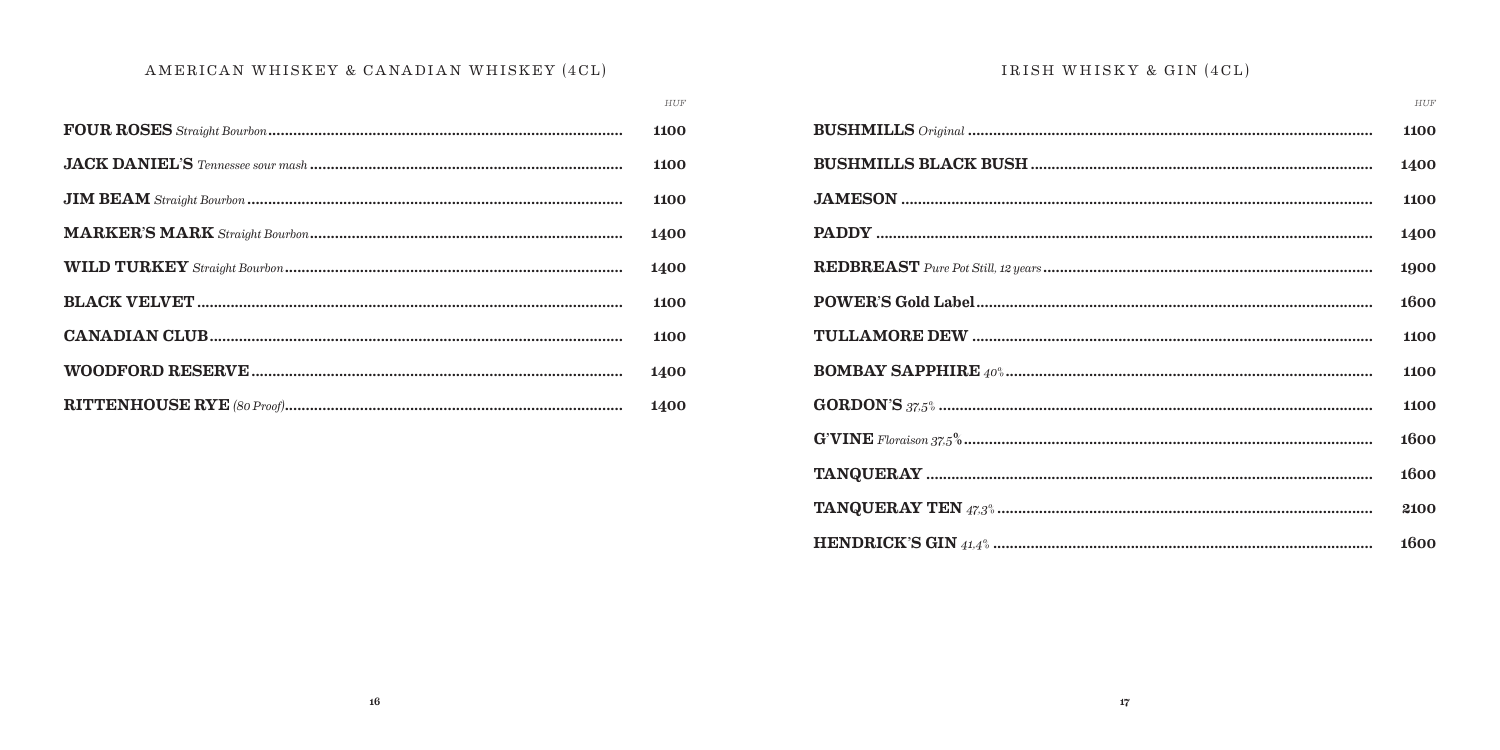${\cal H}{\cal U}{\cal F}$ 

| 1900<br>1900<br>2100<br>1900<br>2100 |
|--------------------------------------|
|                                      |
|                                      |
|                                      |
|                                      |
|                                      |
| 2100                                 |
| 2400                                 |
| 2600                                 |
| 3600                                 |
| 4900                                 |
| 1400                                 |
| 1100                                 |
| 1900                                 |
| 1100                                 |
| 1100                                 |
| 1200                                 |
| 1100                                 |
| 1900                                 |
| 1100                                 |
|                                      |

# TEQUILA & MEZCAL (4CL)

| <b>HUF</b> |
|------------|
| 1600       |
| 1800       |
| 1100       |
| 1100       |
| 1100       |
| 1100       |
| 1100       |
| 1600       |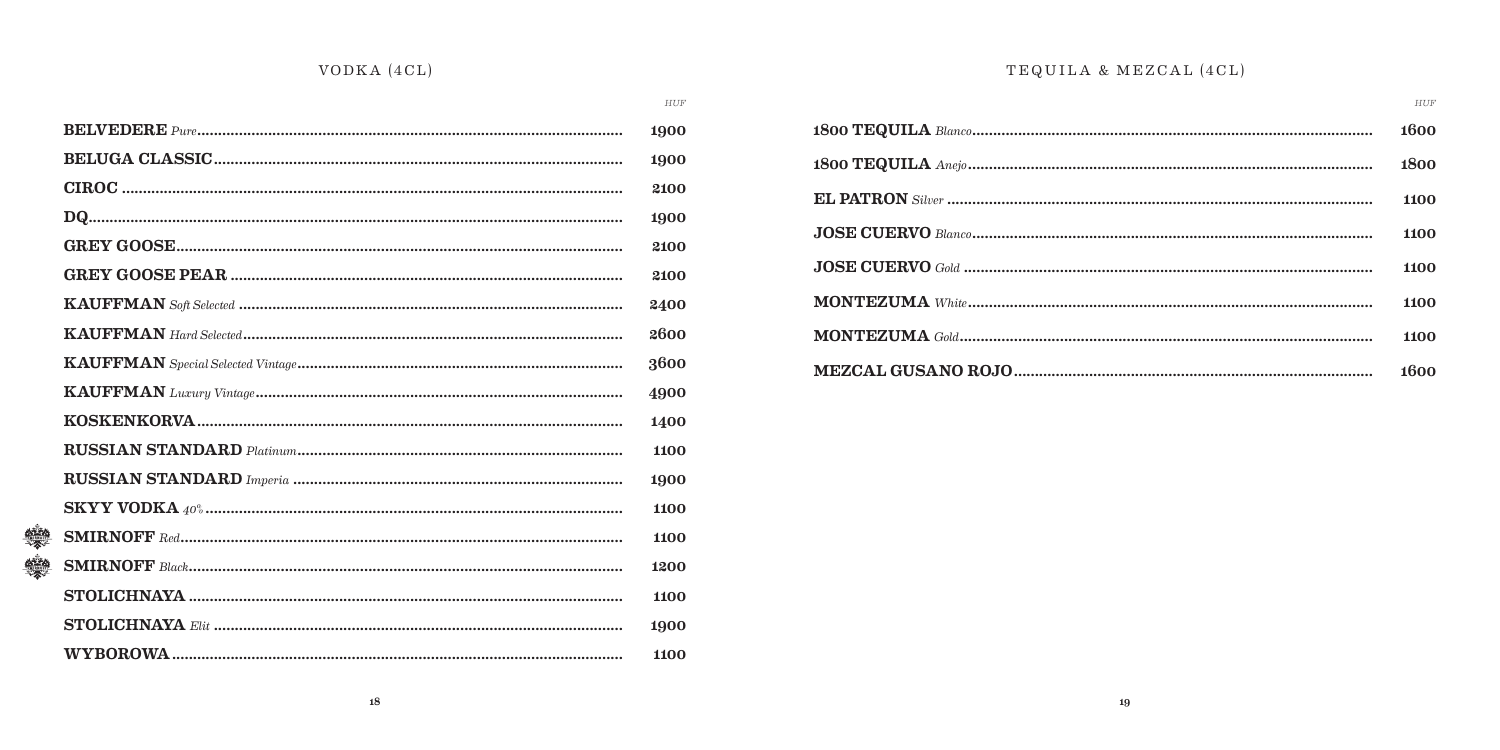# RUM & CACHACA (4CL)

 $HUF$ 

|                                                                                                                                                                                                                                                                                                                                                                                          | 1100 |
|------------------------------------------------------------------------------------------------------------------------------------------------------------------------------------------------------------------------------------------------------------------------------------------------------------------------------------------------------------------------------------------|------|
|                                                                                                                                                                                                                                                                                                                                                                                          | 1100 |
|                                                                                                                                                                                                                                                                                                                                                                                          | 2100 |
| ${\bf HAVANA \; CLUB \; ANEJO \; \textit{3} \; \textit{anos} \; \textit{} \textit{} \textit{} \textit{} \textit{} \textit{} \textit{} \textit{} \textit{} \textit{} \textit{} \textit{} \textit{} \textit{} \textit{} \textit{} \textit{} \textit{} \textit{} \textit{} \textit{} \textit{} \textit{} \textit{} \textit{} \textit{} \textit{} \textit{} \textit{} \textit{} \textit{} \$ | 1100 |
|                                                                                                                                                                                                                                                                                                                                                                                          | 1900 |
|                                                                                                                                                                                                                                                                                                                                                                                          | 1100 |
|                                                                                                                                                                                                                                                                                                                                                                                          | 1100 |
|                                                                                                                                                                                                                                                                                                                                                                                          | 1400 |
|                                                                                                                                                                                                                                                                                                                                                                                          | 1900 |
|                                                                                                                                                                                                                                                                                                                                                                                          | 1100 |
|                                                                                                                                                                                                                                                                                                                                                                                          | 1100 |
|                                                                                                                                                                                                                                                                                                                                                                                          | 2100 |
|                                                                                                                                                                                                                                                                                                                                                                                          | 2400 |
|                                                                                                                                                                                                                                                                                                                                                                                          | 1100 |
|                                                                                                                                                                                                                                                                                                                                                                                          | 1100 |

# ${\tt SPIRITS}$

|                                                | HUF. |
|------------------------------------------------|------|
|                                                | 1200 |
|                                                | 1200 |
|                                                | 1200 |
|                                                | 1200 |
|                                                | 1200 |
|                                                | 1900 |
|                                                | 1900 |
| ZWACK SÁNDOR NEMES BESZTERCEI SZILVAPÁLINKA    | 1900 |
| ZWACK SÁNDOR NEMES MAGYAR KAJSZIBARACK PÁLINKA | 1900 |
|                                                | 1900 |
|                                                | 1100 |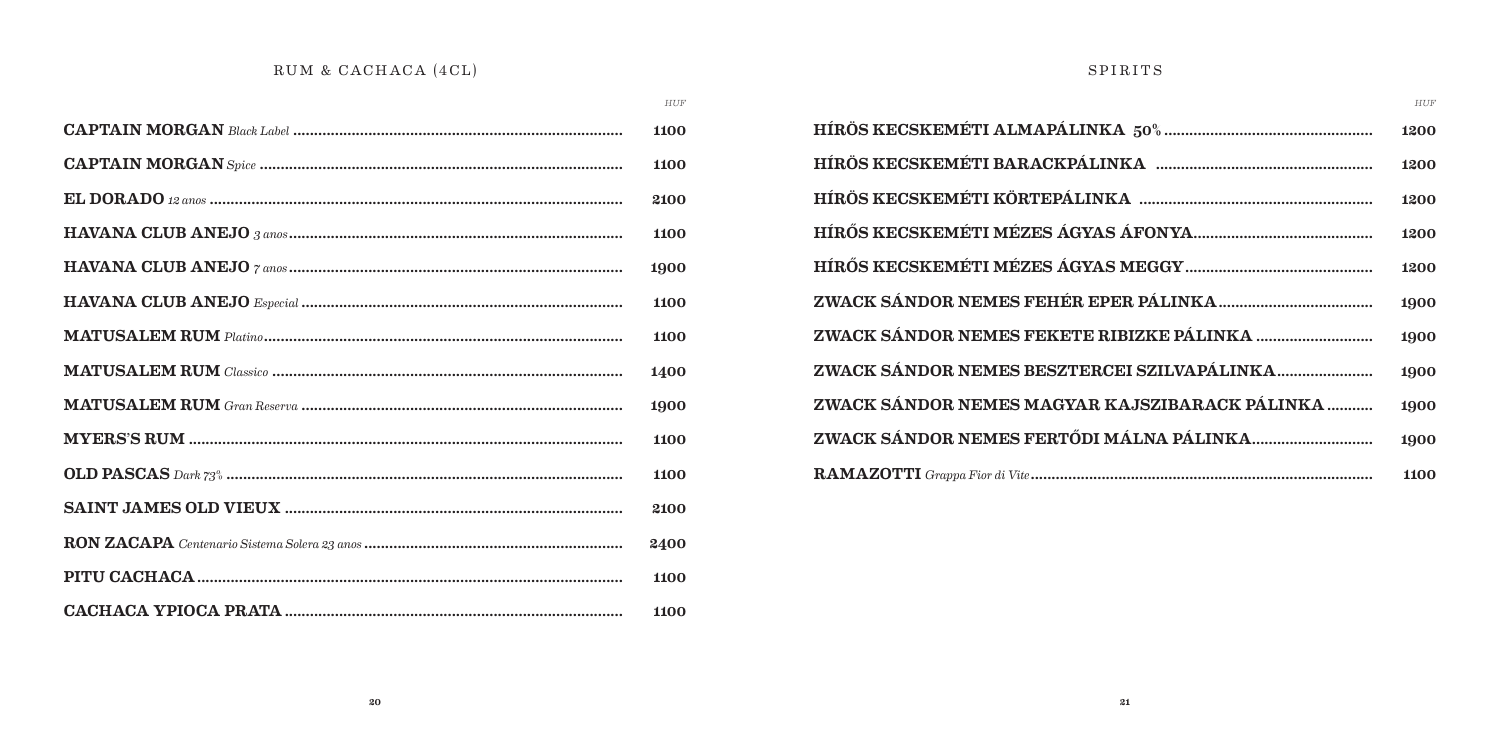|                            | <b>HUF</b> |
|----------------------------|------------|
|                            | 1200       |
|                            | 1200       |
|                            | 1200       |
|                            | 1100       |
|                            | 1100       |
| $\mathbf{UNICUM}\textrm{}$ | 1100       |
|                            | 1100       |

# COGNAC (4CL)

| HU F |
|------|
| 2100 |
| 1600 |
| 2100 |
| 4300 |
| 4300 |
| 2100 |
| 1900 |

CALVADOS, BRANDY & PISCO (4 CL)

| 1400 |
|------|
| 1100 |
| 1100 |
| 1200 |
| 1400 |
| 1100 |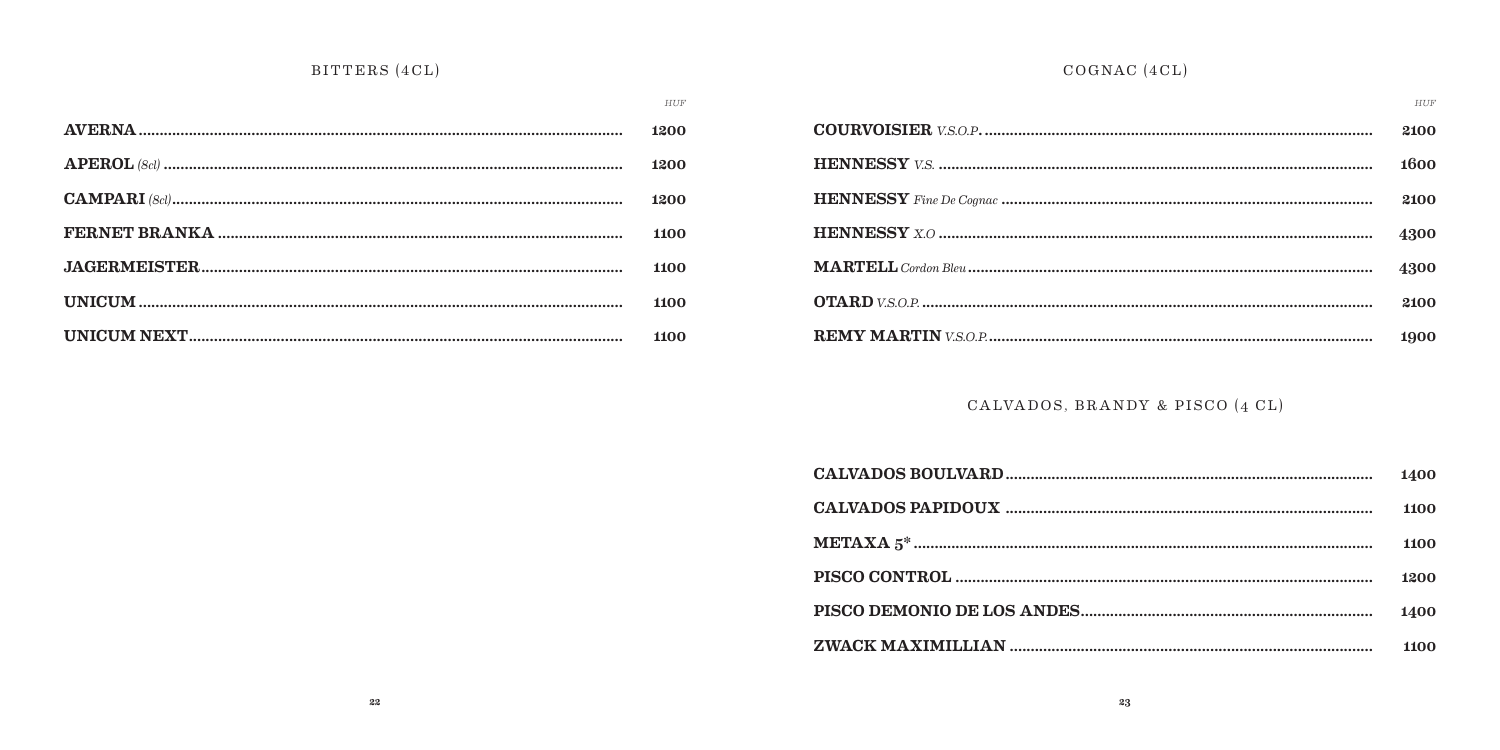${\cal H}{\cal U}{\cal F}$ 

| 1400 |
|------|
| 1400 |
| 1100 |
| 1100 |
| 1400 |
| 1400 |
| 1400 |
| 1600 |
| 1600 |
| 1600 |
| 1400 |
| 1100 |
| 2100 |
| 1100 |
| 1100 |
| 1100 |
| 1100 |
| 1100 |
| 1600 |

#### SHERRY & VERMOUTH

#### ${\cal H}{\cal U}{\cal F}$ 900 900  $\textbf{NOILLY} \ \textbf{P}\textbf{R}\textbf{A}\textbf{T} \ \textit{Extra} \ \textit{Dry}\ (5 \ \textit{cl}) \ \textbf{........} \ \textbf{........} \ \textbf{........} \ \textbf{........} \ \textbf{........} \ \textbf{........} \ \textbf{........} \ \textbf{........} \ \textbf{........} \ \textbf{........} \ \textbf{........}$ 900 900 1600

# WINE

#### WHITE

| $\mathbf{NYAKAS} \textbf{BUDAI} \textbf{SAUVIGNON} \textbf{BLANC}_{1,5} \textit{dl} \textbf{} \textbf{} \textbf{} \textbf{} \textbf{} \textbf{} \textbf{} \textbf{} \textbf{} \textbf{} \textbf{} \textbf{} \textbf{} \textbf{} \textbf{} \textbf{} \textbf{} \textbf{} \textbf{} \textbf{} \textbf{} \textbf{} \textbf{} \textbf{} \textbf{} \textbf{} \textbf{} \textbf{} \textbf{} \textbf$                                            | 900   |
|-------------------------------------------------------------------------------------------------------------------------------------------------------------------------------------------------------------------------------------------------------------------------------------------------------------------------------------------------------------------------------------------------------------------------------------------|-------|
|                                                                                                                                                                                                                                                                                                                                                                                                                                           | 900   |
| <b>ROSE</b>                                                                                                                                                                                                                                                                                                                                                                                                                               |       |
| $\textbf{TAKLER}\textbf{SZEKSZ\'{a}RDI}\textbf{ ROS}\acute{\textbf{E}}\textbf{ \textit{1,5 d}\textit{}}\textbf{ \textit{}}\textbf{ \textit{}}\textbf{ \textit{}}\textbf{ \textit{}}\textbf{ \textit{}}\textbf{ \textit{}}\textbf{ \textit{}}\textbf{ \textit{}}\textbf{ \textit{}}\textbf{ \textit{}}\textbf{ \textit{}}\textbf{ \textit{}}\textbf{ \textit{}}\textbf{ \textit{}}\textbf{ \textit{}}\textbf{ \textit{}}\textbf{ \textit{$ | 900   |
|                                                                                                                                                                                                                                                                                                                                                                                                                                           | 900   |
| <b>RED</b>                                                                                                                                                                                                                                                                                                                                                                                                                                |       |
|                                                                                                                                                                                                                                                                                                                                                                                                                                           | 900   |
| $\bf THUMMERER EGRI BIKAVER {\it 1,5 d1}$                                                                                                                                                                                                                                                                                                                                                                                                 | 1100  |
| TOKA.II                                                                                                                                                                                                                                                                                                                                                                                                                                   |       |
|                                                                                                                                                                                                                                                                                                                                                                                                                                           | 6000  |
| ${\bf KORONAS\ TOKAJI\ ASZÚ\ 6\ PUTTONYOS \ }o,51$                                                                                                                                                                                                                                                                                                                                                                                        | 12000 |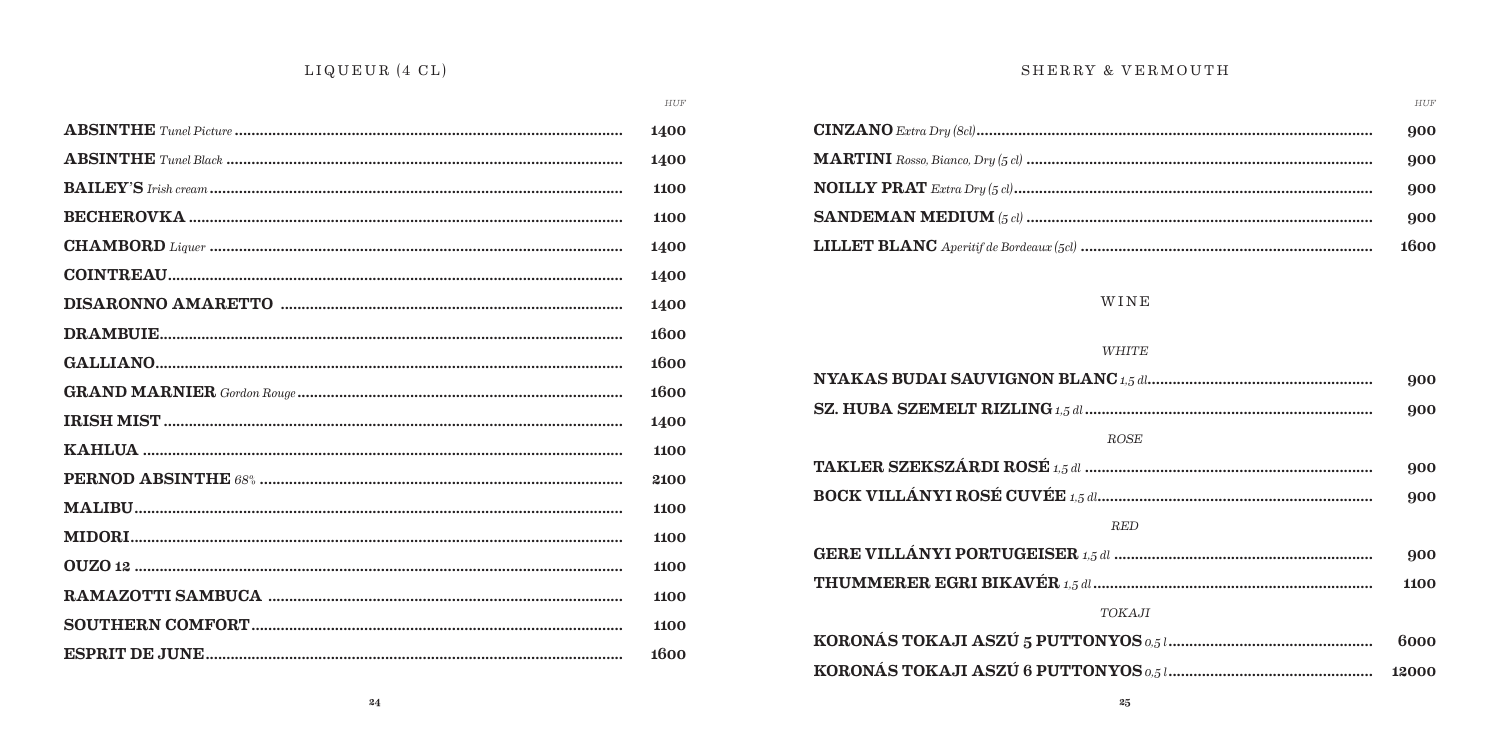#### **BEER**

 ${\cal H}{\cal U}{\cal F}$ 

| 1200 |
|------|
| 600  |
| ჩიი  |
| 1000 |

#### CIDER

| ${\bf SOMMERSBY} \ \textit{Apple 0.33}\ \textit{l} \textit{} \textit{} \textit{} \textit{} \textit{} \textit{} \textit{} \textit{}$ | 700 |
|-------------------------------------------------------------------------------------------------------------------------------------|-----|
|                                                                                                                                     | 700 |

# COFFEE & WATER

| 400 |
|-----|
| 600 |
| 400 |
| 600 |
| 450 |

# **JUICE & SODA**

**TAXABLE** 

|                                                                                                                                                                                                                                                                                                                                                                                                        | <b>HUF</b> |
|--------------------------------------------------------------------------------------------------------------------------------------------------------------------------------------------------------------------------------------------------------------------------------------------------------------------------------------------------------------------------------------------------------|------------|
| ${\bf CAPPY\ ALMA} \ _{0,2}1\\$                                                                                                                                                                                                                                                                                                                                                                        | 450        |
|                                                                                                                                                                                                                                                                                                                                                                                                        | 450        |
|                                                                                                                                                                                                                                                                                                                                                                                                        | 450        |
| ${\bf CAPPY\ NARANCS} \ _{0,2}1\\$                                                                                                                                                                                                                                                                                                                                                                     | 450        |
|                                                                                                                                                                                                                                                                                                                                                                                                        | 450        |
|                                                                                                                                                                                                                                                                                                                                                                                                        | 450        |
| $\textbf{COCA-COLA}\xspace\;a, 21\;a, 32\;a, 43\;a, 54\;a, 64\;a, 65\;a, 66\;a, 67\;a, 68\;a, 69\;a, 69\;a, 69\;a, 69\;a, 69\;a, 69\;a, 69\;a, 69\;a, 69\;a, 69\;a, 69\;a, 69\;a, 69\;a, 69\;a, 69\;a, 69\;a, 69\;a, 69\;a, 69\;a, 69\;a, 6$                                                                                                                                                           | 450        |
| $\textbf{COCA-COLA~LIGHT}~{_{0,2}1} {_{\hspace{-0.5mm}{\textbf{1}}}}{_{\hspace{-0.5mm}{\textbf{1}}}}{_{\hspace{-0.5mm}{\textbf{2}}}}{_{\hspace{-0.5mm}{\textbf{2}}}}{_{\hspace{-0.5mm}{\textbf{2}}}}{_{\hspace{-0.5mm}{\textbf{2}}}}{_{\hspace{-0.5mm}{\textbf{2}}}}{_{\hspace{-0.5mm}{\textbf{2}}}}{_{\hspace{-0.5mm}{\textbf{2}}}}{_{\hspace{-0.5mm}{\textbf{2}}}}{_{\hspace{-0.5mm}{\textbf{2}}}}{$ | 450        |
|                                                                                                                                                                                                                                                                                                                                                                                                        | 450        |
| $\textbf{KINLEY GYÖMBÉR}\text{ } \text{o,251} \text{}$                                                                                                                                                                                                                                                                                                                                                 | 450        |
|                                                                                                                                                                                                                                                                                                                                                                                                        | 450        |
|                                                                                                                                                                                                                                                                                                                                                                                                        | 600        |
|                                                                                                                                                                                                                                                                                                                                                                                                        | 700        |